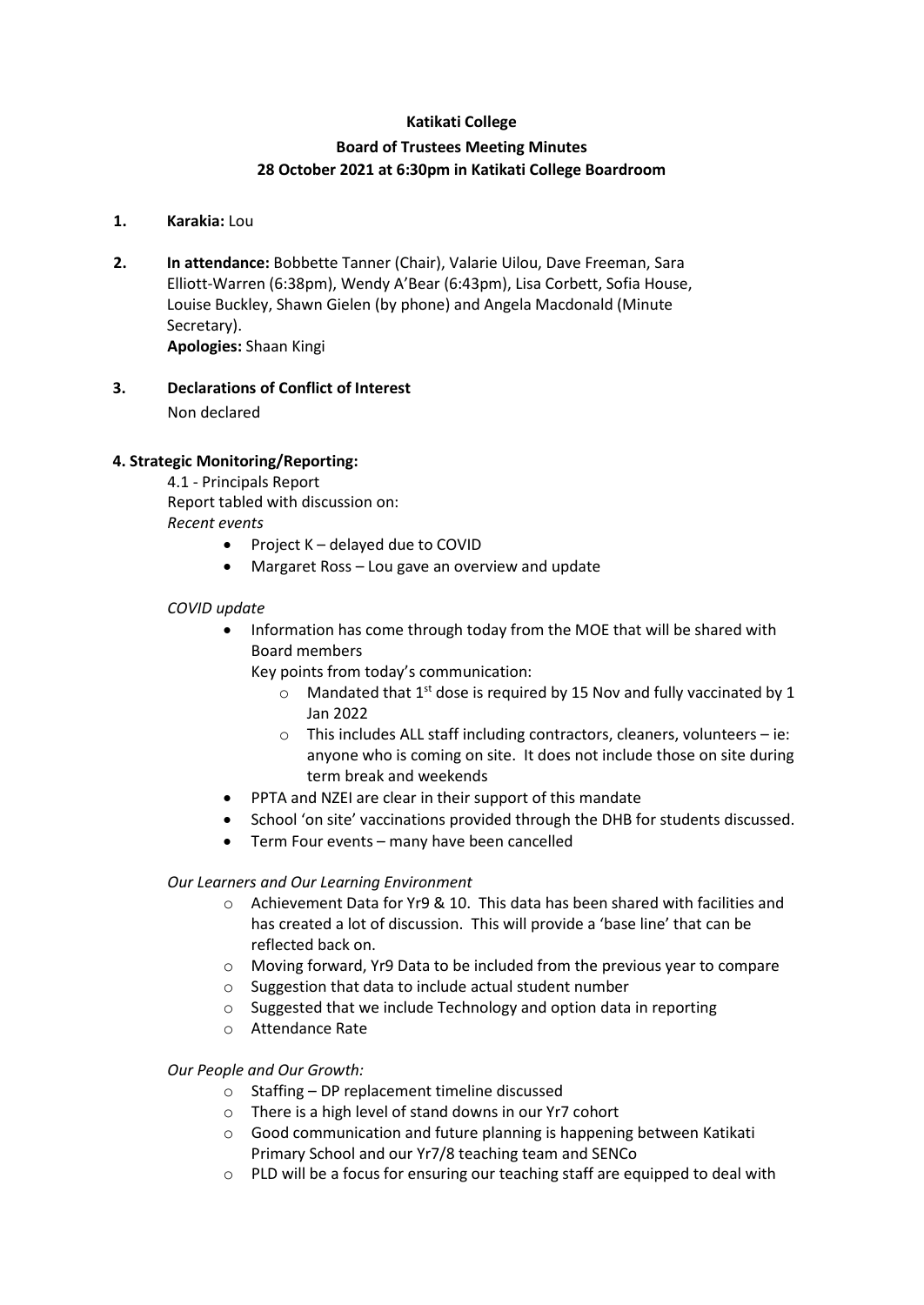challenging behaviour

## *Our Resources and Our Connections:*

- o Innovative Horticulture
	- The MOE require a record of a resolution approving the construction of the Innovative Horticulture building

**Motion that** the Board approves the construction of the Innovative Horticulture Building by the Innovative Horticulture Trust to replace G2. This includes developing an access way, fencing and *ownership* of G3 classroom.

- o *Moved by Wendy, sec Sara – all in favour – carried*
- \$572,872 Innovative Horticulture fundraising total to date
- o Fantastic work by Sandy Kindley \$100,000 Grant awarded from TECT for the refurbishment of the Hockey Turf
	- *Action Item: Letters of thanks to be sent to Hilary Johnson and Sandy Kindley in acknowledgment of their huge fundraising contributions to our school - Bobbette.*
- o Tauranga Auto Extravaganza the newly elected PTA members will be assisting with the planning of this event
- o Strengthening Communities
- o Pou Arahi meeting has been held

## *Health & Safety:*

- o Incidents are being logged onto Kamar
- o Shake out drill today

# *Banked Staffing:*

o We are on track with managing this

o *Principal's Report - Bobbette moved, sec Valarie - carried*

## **5. Strategic Discussions and Decisions:**

- 5.1 Student Rep election update
	- Due to a break down a process. MOE have allowed us to have an 'extension to the election'. Ballot papers will be reissued on 3<sup>rd</sup> November and have a month to vote.
		- **Action Item**: Bobbette to contact candidates and their parents
- 5.2 Governance Training Strategic Planning Meeting
	- *Action Item: Angela to put out some 'need to meet' dates and times*
- 5.3 Community Consultation survey
	- Feedback:
		- Add 'contact name' as an optional question
		- Add 'ethnicity'/ 'my child identifies as' as an optional question
	- To be available digitally and with paper copies. To be promoted through our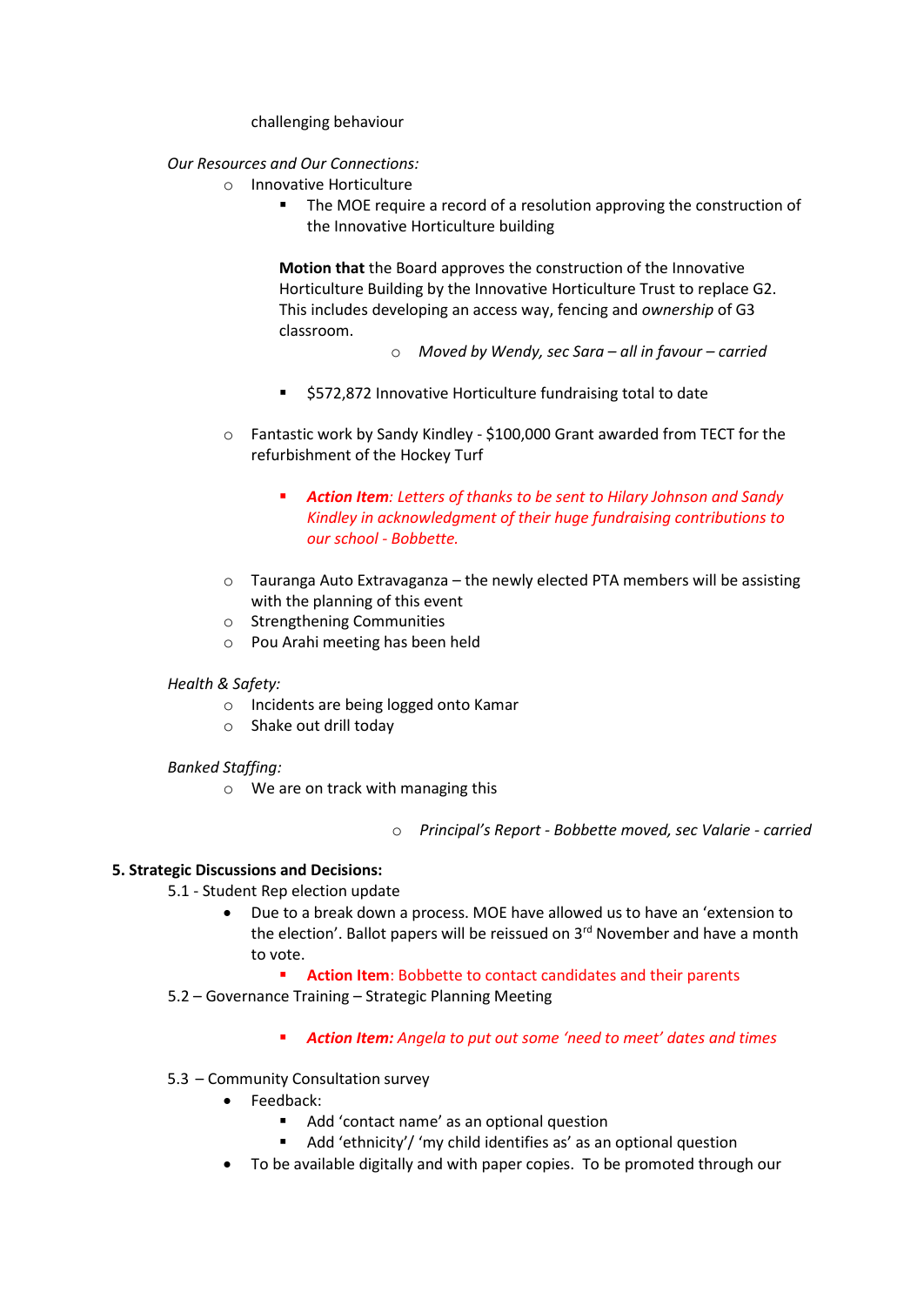front office, Facebook, community centre, library etc and all sectors of our community

- Note to go into the Katikati Advertiser
- Survey will be sent out following the Board announcement on Principal appointment
- 5.4 Policy Review:
	- *Anti Harassment Policy*

Margaret Ross, with her work on relationship development, was also consulted on this policy.

- *Motion to ratify Anti Harassment Policy*
	- *- Lisa, sec Wendy - carried*
- *Action Item: Angela to move to operational policy folder*
- *Treaty of Waitangi Policy* 
	- Policy has been discussed at Pou Arahi meeting
		- *Moved that the edit and changes are agreed on in principle – policy to be ratified at Nov meeting* 
			- *– Valarie, sec Wendy – all agreed.*
		- *Action Item: Policies to be uploaded onto website at some stage listed as governance and operational - Bobbette to work with Angela on this.*

## **6. Finance/Property**

- 6.1 Finance Report
	- Finance Sub Committee Minutes 21 October
		- Available Funds Forecast tabled and discussed this will go onto the board drive each month
		- Action items from Finance Minutes were clarified
		- Cameras on buses discussed
		- *Action Item: Look at policy on camera usage – Lou*
		- $\blacksquare$  Finance Policy adjustment see minutes
			- Draft Budget review 2022
				- Budget holders are submitting requests.
		- Finance subcommittee next meeting is 18 Nov at  $3pm -$  all invited

## 6.2 – Property:

- Innovative Hort update see above
- School House Disposal process update see correspondence

## **7. Administration**

7.1 - Correspondence: See Attached list

- Community update feedback was positive
- *Inward accepted and outward approved*
	- o *– Valarie, sec Lisa – carried*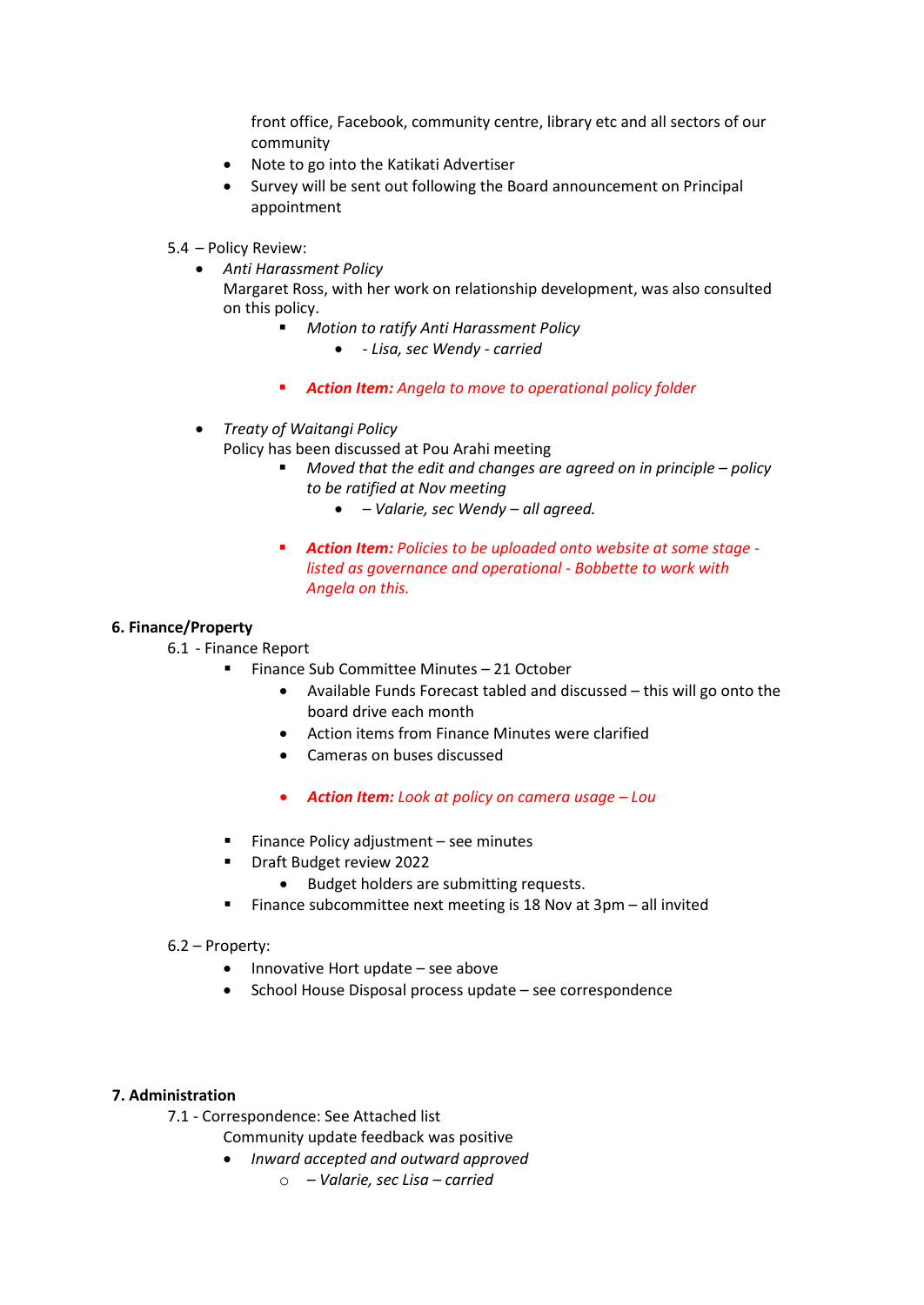- 7.2 Minutes from previous meeting 23 September 2021
	- Action Items discussed
	- *Minutes accepted as a true and accurate record*  o *- Dave, sec Sofia – carried*

**Next Meeting Date:** Thursday 25 November 2021 at 6.30pm

*Public meeting closed at 8:21pm and moved into Public Excluded Business*